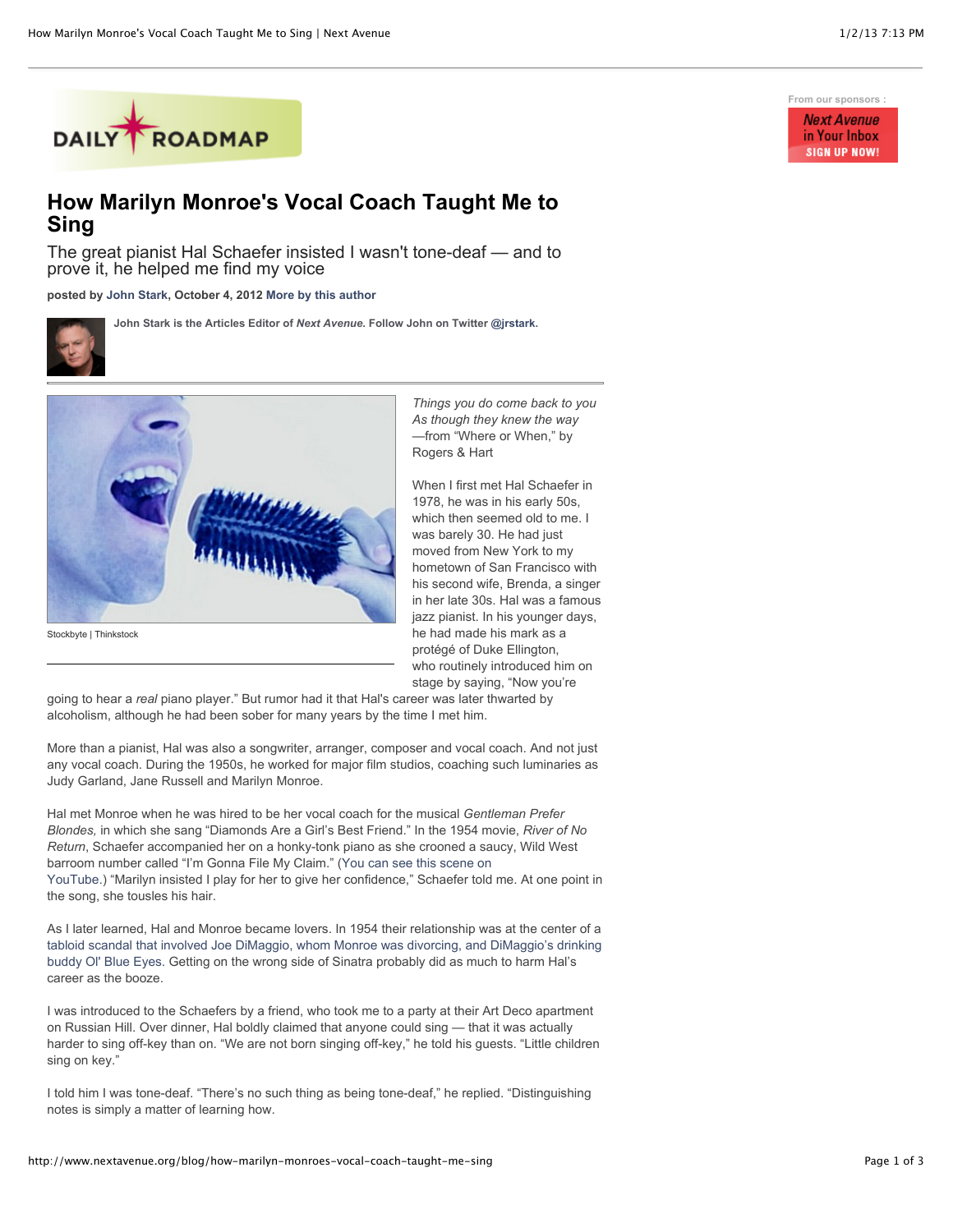"Most people can't sing because they have psychological blocks," Hal went on. "To sing, you have to put yourself out there. You can't be afraid to open your mouth. Why do you think opera started in Italy? It's because Italians are vocal. When we go to sing in front of others, we're afraid of being criticized. We tighten our throats."

I liked his theories, but didn't completely buy them. After all, I couldn't sing a note, even in the shower. Of that much I was confident.

I had always wanted to sing more than anything. The funny thing is, when I sang in my head, the song sounded pitch perfect — but when I opened my mouth, the notes came out shrill and flat. Not being able to sing had made me the odd man out. I never landed a role in my high school's annual musical, except to zip up costumes backstage. Whenever *The Star-Spangled Banner* was played at ballgames, I'd stand mute, or lip-synch the words. At concerts, I'd practically slink under my seat when a singer invited the audience to join in. I lived in constant fear that hootenannies would come back into vogue.

After Brenda served us dinner that night, we adjourned to the living room, where Hal played songs for us on his lacquered Steinway. Brenda got up and sang a song the couple had written together, about a woman in love with a married man, called "I Can't Give You Sundays."

"If only I could sing," I said afterward.

"You *can* sing," he replied. "You just don't know it. I could teach you."

Since I was a feature writer on the *San Francisco Examiner* and Hal was looking for some exposure to attract new students, we hit upon the same idea at the same time. To prove his theory that anyone could be taught to sing, he offered me a month of free vocal lessons. I agreed that if he succeeded I would write an article about my miraculous transformation (and maybe, if things went *really* well, my upcoming tour).

For the next month, I worked with Hal in his soundproof studio in the back of his apartment. Most of the songs he set out to teach me were from a Rogers & Hart songbook, which included such standards as "My Funny Valentine" and "Where or When." With their wide vocal ranges and complex intervals, these weren't easy songs to sing.

Each hourlong visit to the studio was like an exorcism of my musical phobias, starting with exercises to warm up my vocal chords and deep breathing to help me relax. Although Hal had struck me as a bit high-strung and jittery — maybe from all the black coffee he drank — he couldn't have been calmer or more patient with me during the lessons. I felt like Helen Keller to his Annie Sullivan.

As Hal played the piano, I'd stand next to him and sing each song in tiny segments: He stopped me every few words and told me to listen to the notes he was playing, then I sang them back to him. Sometimes he'd have me sing in the corner of his studio, facing the wall, so I could hear my voice better. Whenever I manged to sing a note on key and without vibrato, he'd cheer me on: "*Yeah! Yeah! Yeah!*"

No wonder Marilyn insisted he be there for her in *River of No Return*. Although I left each session exhausted, I was also euphoric. I was doing something I'd never thought possible. And no one was telling me to shut up.

By the time the month was over, I could actually sing a few songs in tune. But as much as I loved fulfilling my saloon singer fantasy, I wasn't delusional. I knew I'd never be the next Frank Sinatra, even if we both did sing "You Make Me Feel So Young" in the key of B-flat. Being able to carry a tune doesn't mean you have great vocal chords — those you're born with. And even then, you have to exercise them every day. But I wasn't looking for a career change. I just wanted to be able to sing along with everyone else at parties, ballgames and weddings.

It's been decades since I took those lessons, and I truly have no idea how good or bad I sound today. Probably not very good, though I think Hal's basic rules have stayed with me — like when you see a high note coming, prepare for it. "You don't strain to hit those notes," he explained. "You need air in your lungs to launch them.''